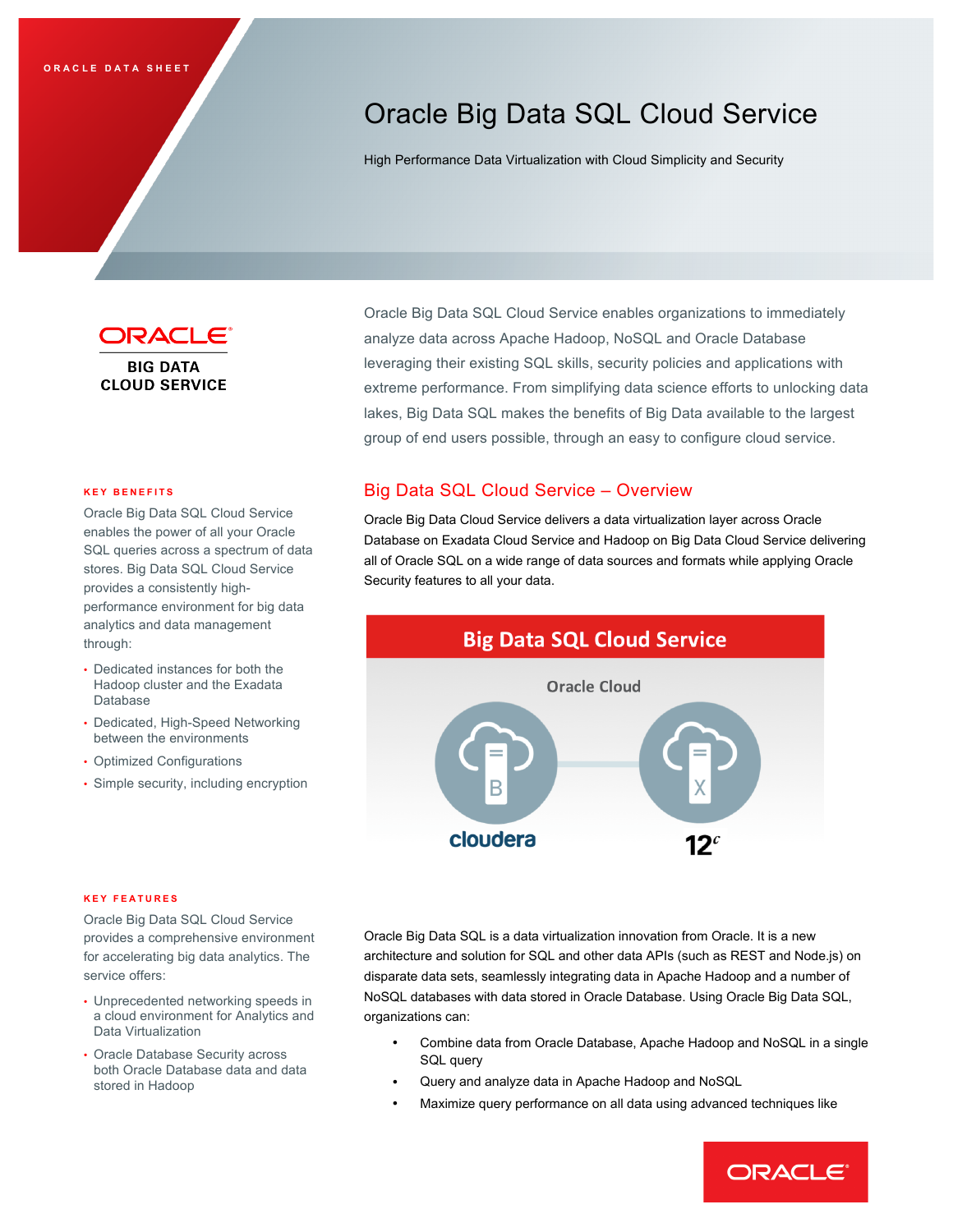- Cost effective economics model
- • Unique architecture enabling fast SQL across tiers through technical innovations only available with Big Data SQL

#### **RELATED PRODUCTS**

- • Oracle Database Cloud Service Exadata Edition
- Oracle Big Data Cloud Service
- Oracle IoT Cloud Service
- Oracle Analytics Cloud Service
- Oracle Storage Cloud Service

 Smart Scan, Partition Pruning, Storage Indexes, Bloom Filters and Predicate Push-Down in a distributed architecture

- Integrate big data analyses into existing applications and architectures
- Hadoop and NoSQL Extend security and access policies from Oracle Database to data in Apache
- • Leverage Oracle's high bandwidth network between Exadata Cloud Service and Big Data Cloud Service to deliver unprecedented analytics performance

## Subscription Details

 Big Data SQL Cloud Service is available as a Non-metered Cloud Service subscription with a minimum term of 12 months. The service is purchased directly with a service subscription and requires two underlying Oracle Public Cloud services: Big Data Cloud Service and Database Exadata Cloud Service.

 The non-metered offering is ideally suited for deploying production clusters in the Cloud on a long-term Big Data Management System deployment. It is also suitable for ongoing long-term sandbox and data science projects leveraging the power of dedicated systems to ensure performance and production level application stability.

# Enhanced Metadata

 When dealing with large data sets stored in disparate systems, it can be difficult to know where your data is, let alone understand how the data is structured. Big Data SQL adds new external table types to Oracle Database 12c, which give users a single location to catalog and secure data in Hadoop and NoSQL systems: the Oracle Database. Big Data SQL keeps track of the metadata about external data sources – both clusters and the tables within them – without moving or copying data. External tables for Big Data SQL provide:

- • Seamless metadata integration and queries which join data from Oracle Database with data from Hadoop and NoSQL databases
- • Automatic mappings from metadata stored in HCatalog (or the Hive Metastore) to Oracle Tables
- Hadoop clusters • Multiple cluster support to allow one Oracle Database to query multiple
- • Enhanced access parameters to give database administrators the flexibility to control column mapping and data access behavior

#### Smart Scan – Data Driven Parallel Processing

 Finding insights from Big Data can mean sifting through an extraordinary amount of data. With the massive increase in data volumes that Big Data brings, analytical performance can only be achieved by moving the analytics to the data, not the other way around. Big Data SQL applies the power of Smart Scan, first introduced in Oracle's best-in-class Exadata Database Machine, to Hadoop and NoSQL systems. Smart Scan enables Oracle SQL operations to be pushed down to the storage tiers of the Big Data system. Paired with the horizontal scalability of these storage systems, Smart Scan automatically provides parallel processing equal to your biggest data set, enabling:

 are transmitted to Oracle Database • Locally filtered data, so that only the rows and columns relevant to your query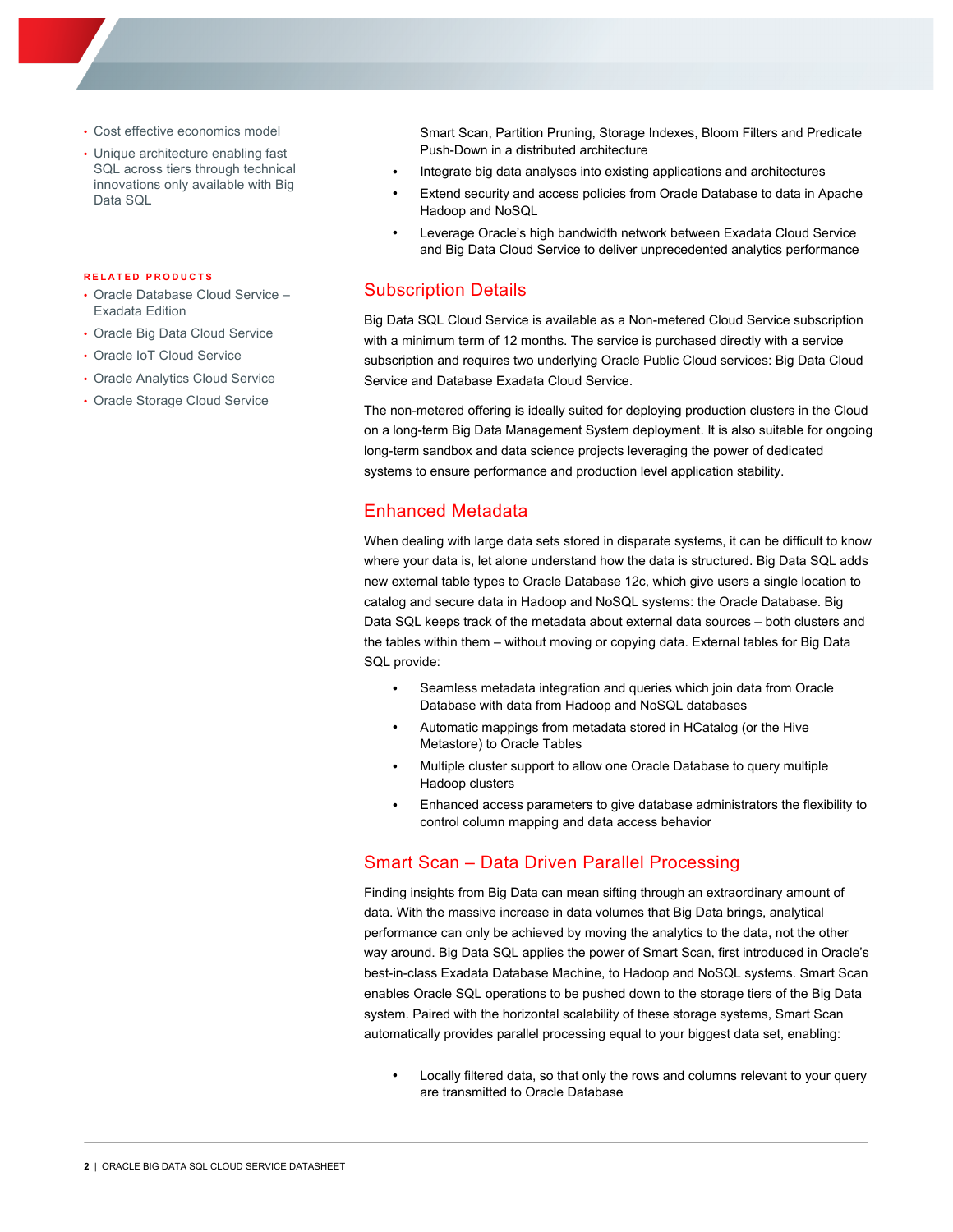- Database and massive data in Hadoop • Join optimization via Bloom filters, speeding up joins between data in Oracle
- document data sets in for example JSON or XML Scoring for data mining models and enhanced processing for querying
- • Oracle-native operators providing complete fidelity between queries run with Big Data SQL and Oracle Database alone

# Storage Indexes – More effective I/O

 In addition to the set of Smart Scan features, Oracle Big Data SQL provides Storage Index technology to speed up processing before any I/O occurs. As data is accessed, Oracle Big Data SQL automatically builds local, in-memory indexes that capture where relevant data is stored. On subsequent queries of the same data, Storage Index technology ensures that data blocks that are not relevant to the query are not read. Because data blocks in Big Data systems can be very large (up to hundreds of megabytes), this "I/O skipping" strategy can improve performance on some queries by orders of magnitude.

## Predicate Pushdown – Harness External Storage Formats

 Oracle Big Data SQL not only enables easy integration of data from Hadoop and NoSQL sources, Big Data SQL also leverages the underlying storage mechanisms to provide the best possible performance. Big Data SQL's *predicate push down* technology allows predicates in queries issued in Oracle Database to be executed by remote systems, and to be pushed into certain file formats. Using predicate push down, Big Data SQL enables you to:

- Prune partitions from tables managed by Apache Hive
- Minimize I/O on files stored in Apache Parquet and Apache ORC formats
- HBase • Enable remote reads on data stored in Oracle NoSQL Database or Apache

# HBase Oracle Database Security on Hadoop Data

 Oracle Big Data SQL's unique approach to integrating data enables Oracle Database Security features on Hadoop and NoSQL data. Using standard Oracle security mechanisms, you can secure Big Data using:

- Standard Oracle Database roles and privileges to govern access to data
- • Data redaction, to ensure that sensitive information is obscured when accessed by unauthorized users
- Virtual Private Databases to better enforce governance policies

#### Extended Information Life-Cycle Management

 For many years, Oracle Database has provided rich support for Information Lifecycle Management (ILM). Numerous capabilities are available for data tiering – or storing data in different media based on access requirements and storage cost considerations.

#### Copy to Hadoop

 Copying data from Oracle Database to Hadoop can be complicated. Oracle Big Data SQL includes the Oracle Copy to Hadoop utility. This utility simplifies copying Oracle data to the Hadoop Distributed File System (HDFS). Data copied to the Hadoop cluster